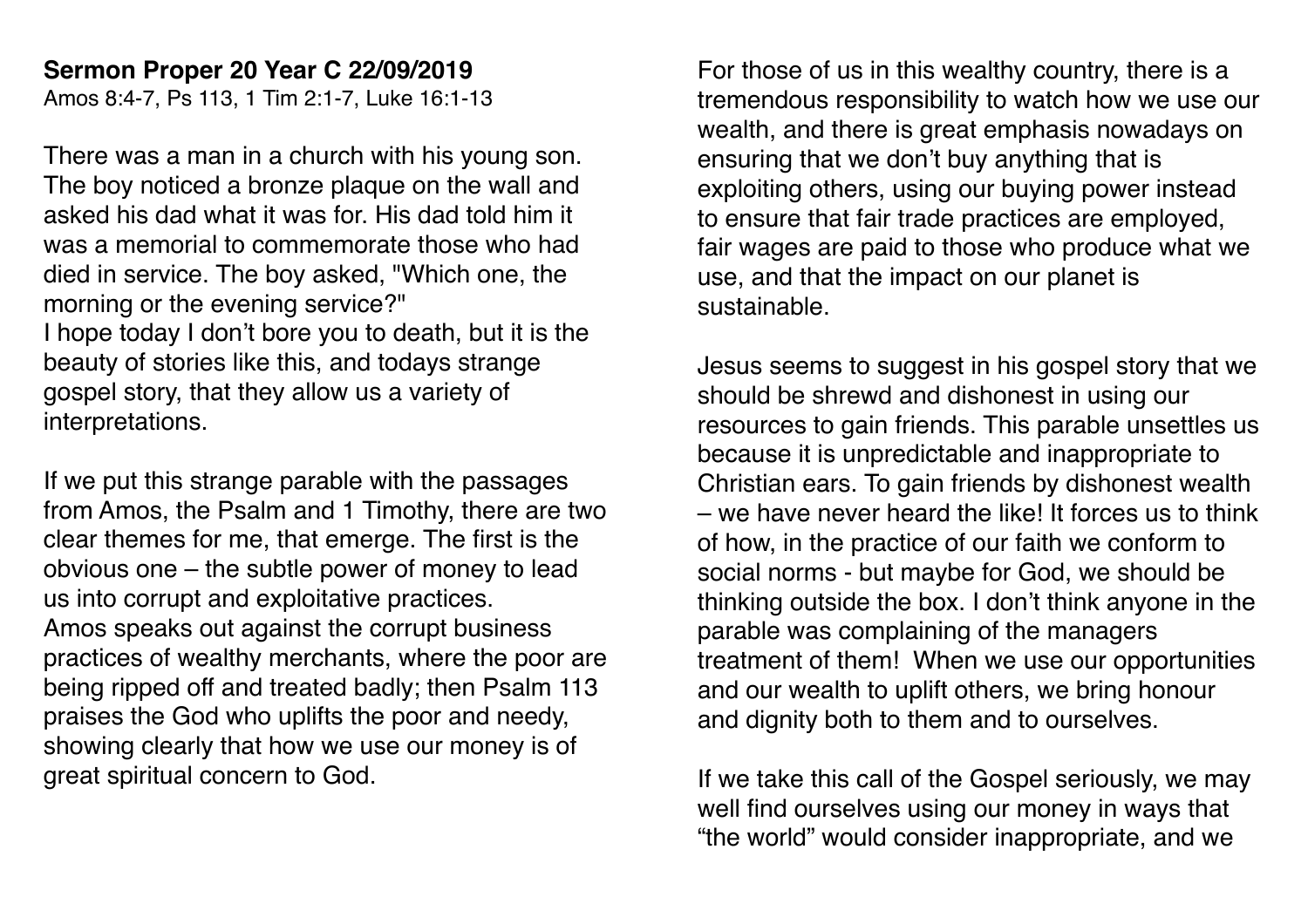may find ourselves connecting with those who are considered to be undeserving. This may be a good week to do an 'audit' of your use of money – and the priorities it reveals – and to make some gracious, inappropriate, and dignity giving choices.

It is good to remember that whatever wealth we have or had in this church is attained through the generosity of our people, past and present, and that our wealth is not a sign of God's blessing for us alone, but is a resource to share and use to uplift the needy. Think of the Thomas Bromwich Trust and the Handsworth Charities and the good that they do today from such small beginnings!

 As we build up our resources in St Mary's again, we need to ensure that we have not fallen into the temptation to accumulate money for its own sake, and that we are quick to use our money for grace – forgiving, helping and uplifting the needy in our Parish community.

The second theme is that of forgiveness and undeserved honour. Psalm 113 praises God's grace toward those who are most vulnerable, giving them undeserved honour; Paul reflects on God's grace in Christ, that is extended to all

people, and embodied in the prayers of God's people. Paul urges us to pray and give thanksgiving for everyone, from ourselves, and the poor, to our government, then to lead a quiet, good and peaceful life, mindful that Jesus has ransomed us, and that God wants everyone to come to the knowledge of salvation.

And Jesus tells this story of a master who, about to be dishonoured because of his dishonest manager, decides to fire him, but then has to reconsider when, through radical, inappropriate forgiveness, the manager wins honour for the master and and a social and secure future for himself.

Put these two themes together and what emerges is the power of generous giving and gracious forgiveness from God our saviour, to lift us to places of honour and togetherness**.** A place where we share among each other, and sometimes give inappropriately and wildly – maybe to make ourselves feel better, or to make ourselves look better, but a giving that God approves of.

After all, the giving of his only son to save a bunch of sinners like us was a wildly inappropriate